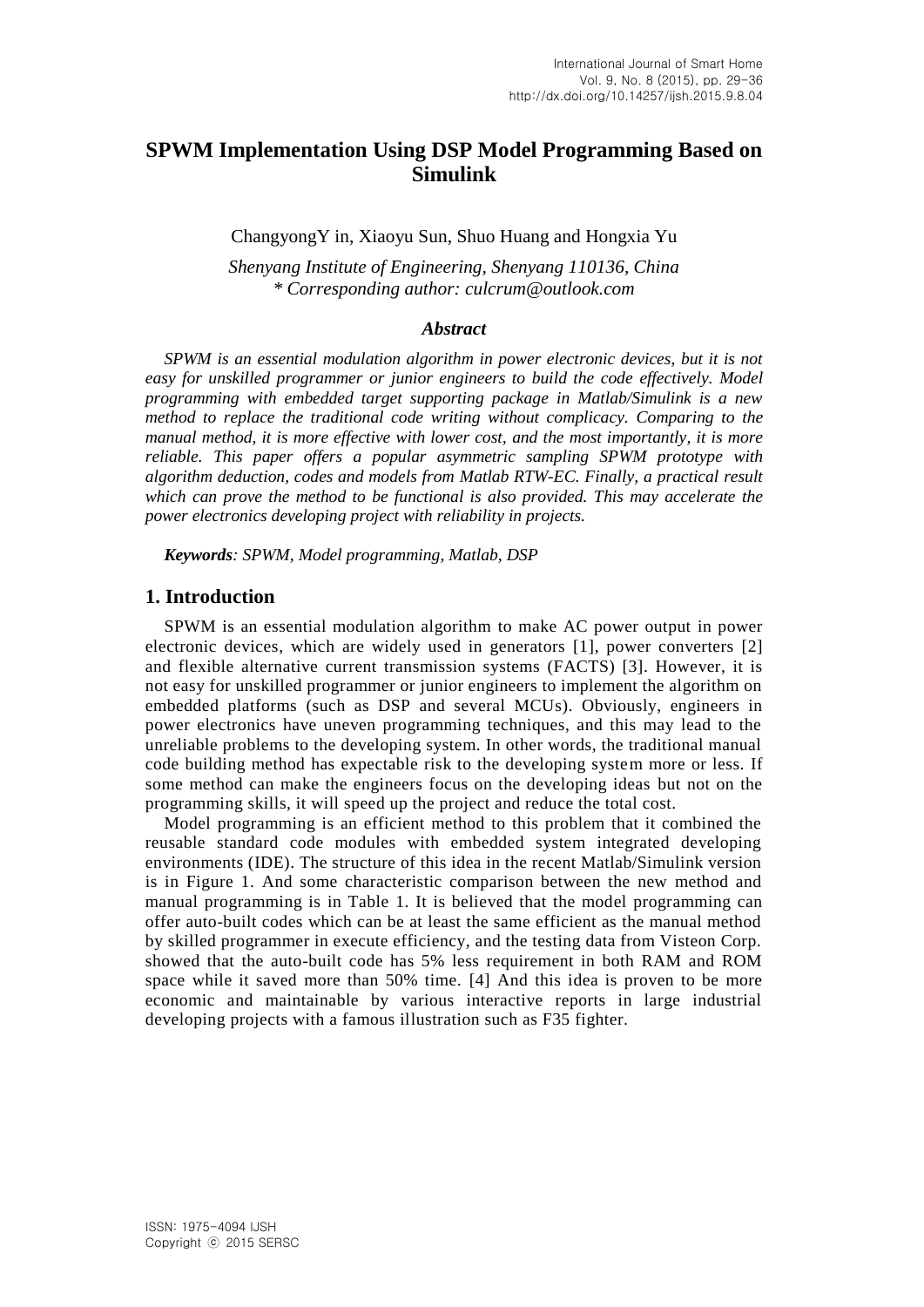

| Table 1.Character Comparison between Manual Programming and Model |  |
|-------------------------------------------------------------------|--|
| <b>Programming</b>                                                |  |

|             | Reliabili                | Code       | Develop    | Testing     | Developing       |  |
|-------------|--------------------------|------------|------------|-------------|------------------|--|
|             | ty                       | Efficiency | ing Period | Methods     | <b>Tools</b>     |  |
| Manual      | Uneven<br>Uneven<br>days |            | Manual and | Single IDE  |                  |  |
| Programming |                          |            |            | messy steps |                  |  |
| Model       |                          |            |            | Hardware in |                  |  |
|             |                          |            |            | Loop        | <b>Various</b>   |  |
| Programming | High                     | High       | Hours      | Test with   | $3rd$ -part IDEs |  |
|             |                          |            |            | real-time   |                  |  |
|             |                          |            |            | response    |                  |  |

# **2. SPWM Algorithm**

SPWM is to use the slope wave to sample the sine wave in order to calculate every intersection, so that the switches can output the pulse width which is the variation of sine wave. The frequency of the slope wave is  $N(N \text{ is } 3 \text{ or several times})$ of 3) times of that of sine wave, and the sample value controls the switches to turn on and off. The common sample methods of SPWM are nature sampling, symmetry regular sampling, and asymmetry regular sampling. Among them, asymmetry sampling is the most popular due to its simple calculation, which is suitable for real-time signal processing and the low harmonic component. The main idea of asymmetry regular sampling is shown in Figure 2.

According to the figure, sine wave need to be sampled twice in a slope wave period, one is on the top and the other is on the bottom. And the pulse width calculations depend on the two sample values is asymmetry. That is where its name comes. In Figure 2,  $t_{on}$  and  $t_{on}$ ' are the switch on time, while  $t_{off}$  and  $t_{off}$ ' are the switch off time;  $T_s$  is the sample interval, it's also the half of the slope wave period  $T_c$ 

$$
T_s = \frac{T_c}{2} = \frac{2\pi}{\omega N} \tag{1}
$$

According to the similar triangle,

$$
\begin{cases}\n t_{on} = \frac{T_s}{2} (1 + m \sin \omega t_1) \\
t_{off} = \frac{T_s}{2} (1 - m \sin \omega t_1) \\
t_{on} = \frac{T_s}{2} (1 + m \sin \omega t_2) \\
t_{on} = \frac{T_s}{2} (1 + m \sin \omega t_2)\n\end{cases}
$$
\n(2)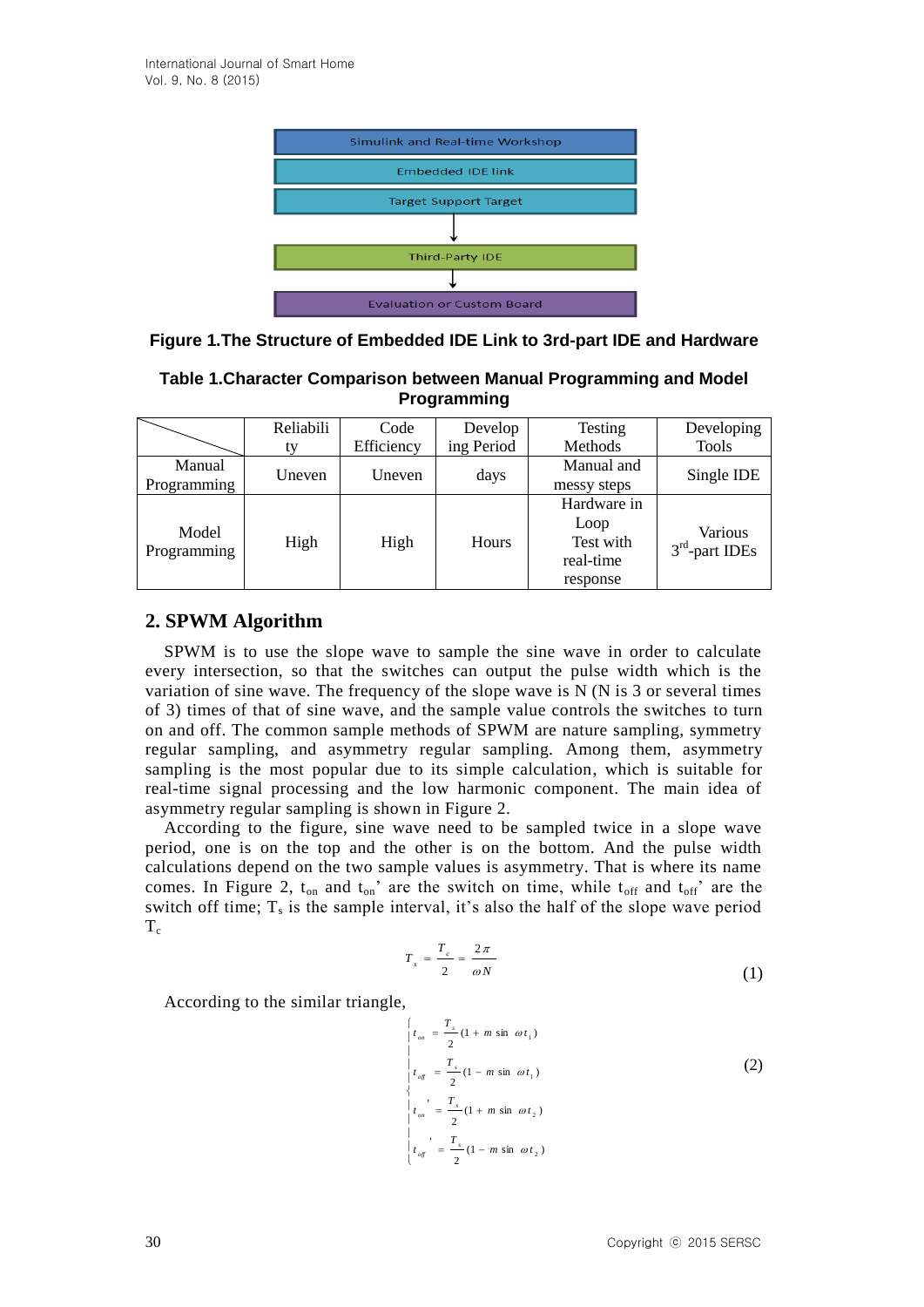Where, m is the modulation rate, which is the amplitude rate of sine wave and slope wave, and  $0 < m < 1$ .

$$
m = \frac{U_{\text{sin max}}}{U_{\text{c max}}} \tag{3}
$$

According to deduce above, it's necessary to make the  $t_1$  and  $t_2$  discrete to get the pulse width suitable for DSP calculation. The width of  $k$  period is  $t_w$ , while  $k$  is from 1 to N.

$$
t_w = t_{on} + t_{on} = \frac{T_s}{2} \left\{ 2 + m \sin\left[\frac{\pi}{2N} (4k - 3)\right] + m \sin\left[\frac{\pi}{2N} (4k - 1)\right] \right\}
$$
(4)  

$$
= \frac{T_c}{4} \left\{ 2 + m \sin\left[\frac{\pi}{2N} (4k - 3)\right] + m \sin\left[\frac{\pi}{2N} (4k - 1)\right] \right\}
$$
(4)  

$$
U_{\text{cmax}} \left\{ \frac{U_{\text{sin max}} \sin(\omega t)}{T_c + T_w} \right\}
$$
(4)  

$$
U_{\text{cmax}} \left\{ \frac{T_c}{T_c + T_w} \right\}
$$
(5)

**Figure 2. SPWM Asymmetry Sampling Operational Principle**

#### **3. SPWM Model Designing**

TI's DSP TMS320F2812 is a popular chip widely used in power electronics and robots. The main reason is that its performance is good when running at the speed of 150MHz, and its peripheral resources are abundant. As a result, Matlab/Simulink offered a target support package of this chip. An engineer without any high level programming technique can build a complex prototype by the models in the package, and then he can modify the settings in RTW-EC tool to build the codes automatically. The main process of the model programming is in Figure.3. Obviously, the hardware and IDE and the software are linked together in all steps, hence the verification and test could be hardware in loop (HIL). It can be easily deduced that the codes reliability can be reasonable.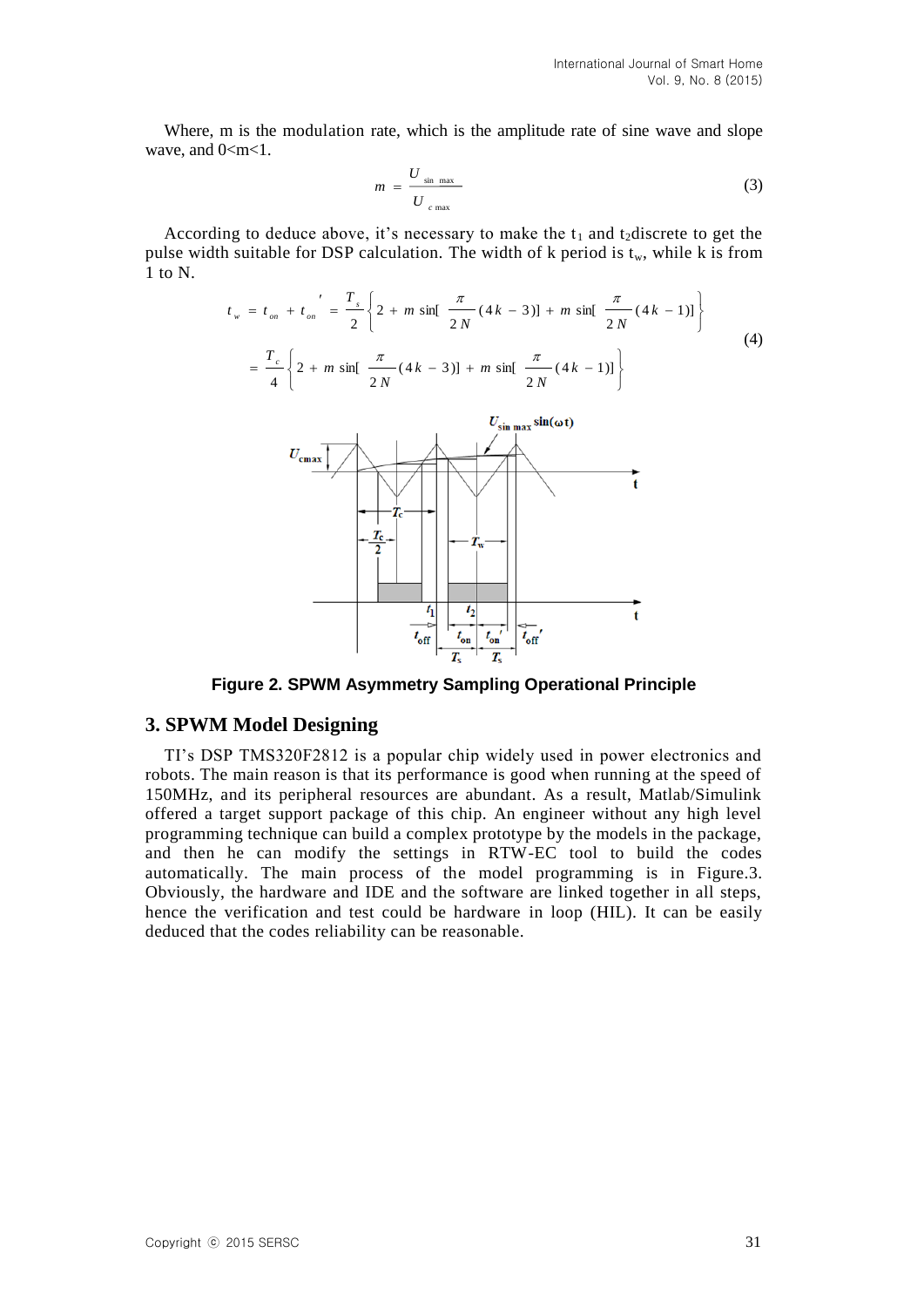

**Figure 3. The Model Programming and Testing Flow Diagram [\[6\]](Module#_ENREF_6)**

According to the principle of SPWM, the quick prototype can be built as Figure.4. The sample slope wave is generated by timer 1 of Event A module (EVA), which is configured in the PWM model. The interrupt model configures the two hardware interrupts: one calculates the CMPR of EVA, which refers to the pulse width of a carrier wave period, at the time when the slope reaches the bottom; the other is t he sample point which happens on the top or bottom of the slope wave, which is generated by timer 2 of EVA. And the timer 1 period (register PR) is twice of timer 2 PR because of the two samples in a period. As the period is set to 1ms, the PR can set as 37500. So EV Timer is used to configure timer2's interrupt, and it happens at the underflow of timer2. The two Data store Memory block are two global variations, "k" counts the steps in a sine period, and "Flg" signs the sample whether is on the top or bottom of the slope wave.



**Figure 4. The SPWM Model Prototype**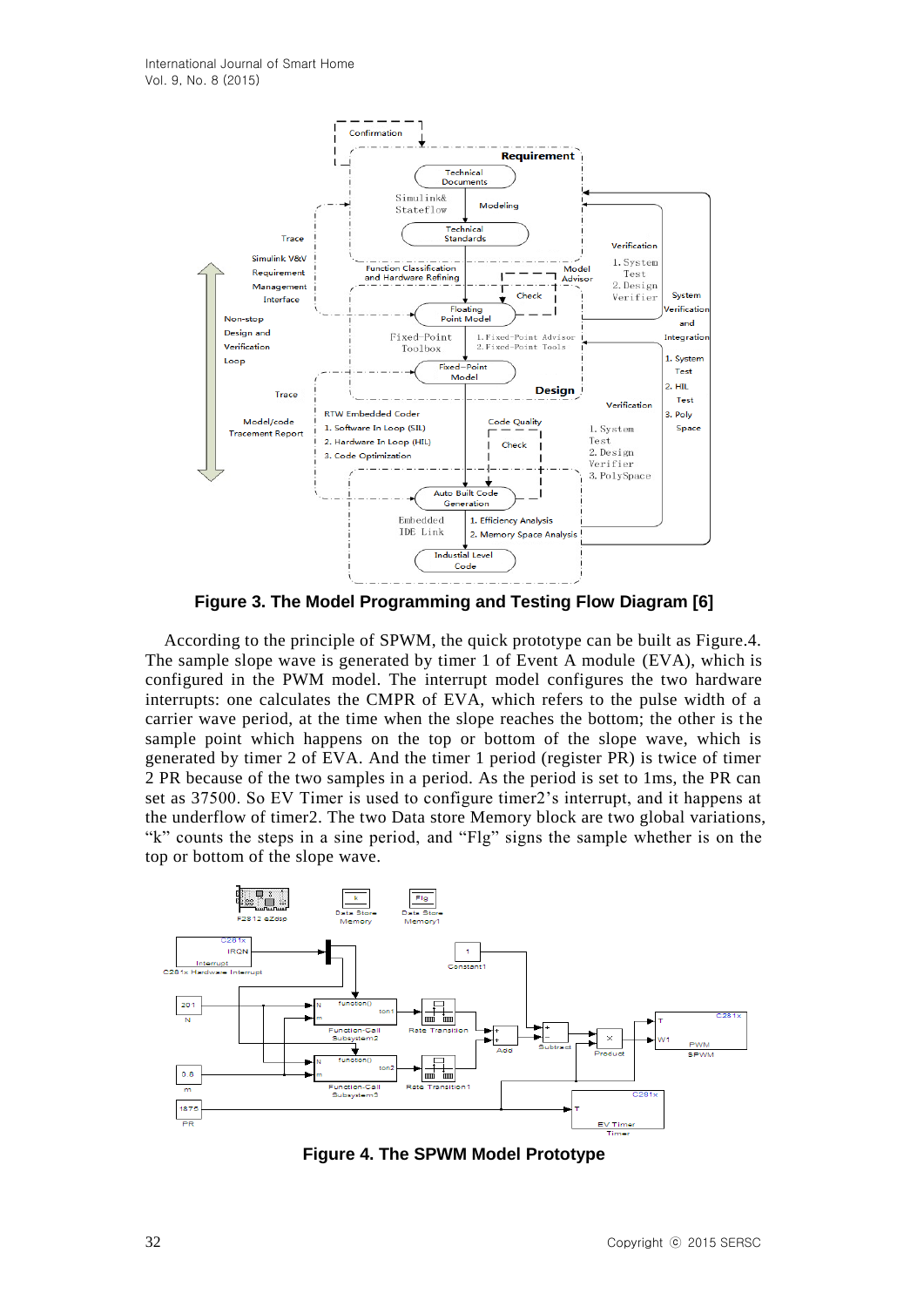Function-Call subsystem is set to calculate  $t_{on}$  and  $t_{on}$ ' in a period. The inner structure of it is shown in Figure.5. Function-Call subsystem 1 is to calculate the CMPR of EVA to generate PWM. The CMPR can be present as the equality (5), where the  $T_{EVA}$  is the clock period of EVA.

*on on*

 $t_{\alpha}$  +  $t$ 



**Figure 5. The Subsystem 2 Structure**

The two embedded Matlab functions in Figure 5 are used to calculate the samples. Because the structures of them are similar, one module which was written in m language of Matlab in order to adapt the steps parameter k is given as below:

if  $k\leq N$ ko=k;  $ifflg == 0$  $kk=k$ : flag= $1$ ; else  $kk=k+1$ ; flag=0; end else  $ko=1$ ;  $kk=1$ ; flag $=0$ ; end

### **4. Debugging and Implementation**

After linking the hardware and the PC, the HIL debugging could be available. To generate the code automatically, the parameters configuration is essential. In "solver" option, stop time is set to be "inf" due to the fix point calculation DSP TMS320F2812[\[7\]](TMS320X281X#_ENREF_7), and solver type is "Fix-step", while the "discrete" solver has to be selected. In "Real-Time Workshop" option, system target file is set to be "idelink ert.tlc" to drive the TI CCS IDE, or other targets can be chosen to adapt to various CPU type. In "Embedded IDE Link" option, build action is selected to be "build", and compiler options string can "get from IDE", and system stack size (MAUs) is selected to be "512". The other options can be default, if the space is not abundant, the optimization option can be adjusted to "o2" level. But to reach the top level of "o3" may have the message "cmdoverload" displayed in the status bar, and then some problems such as single step debug fail may come as a result. After just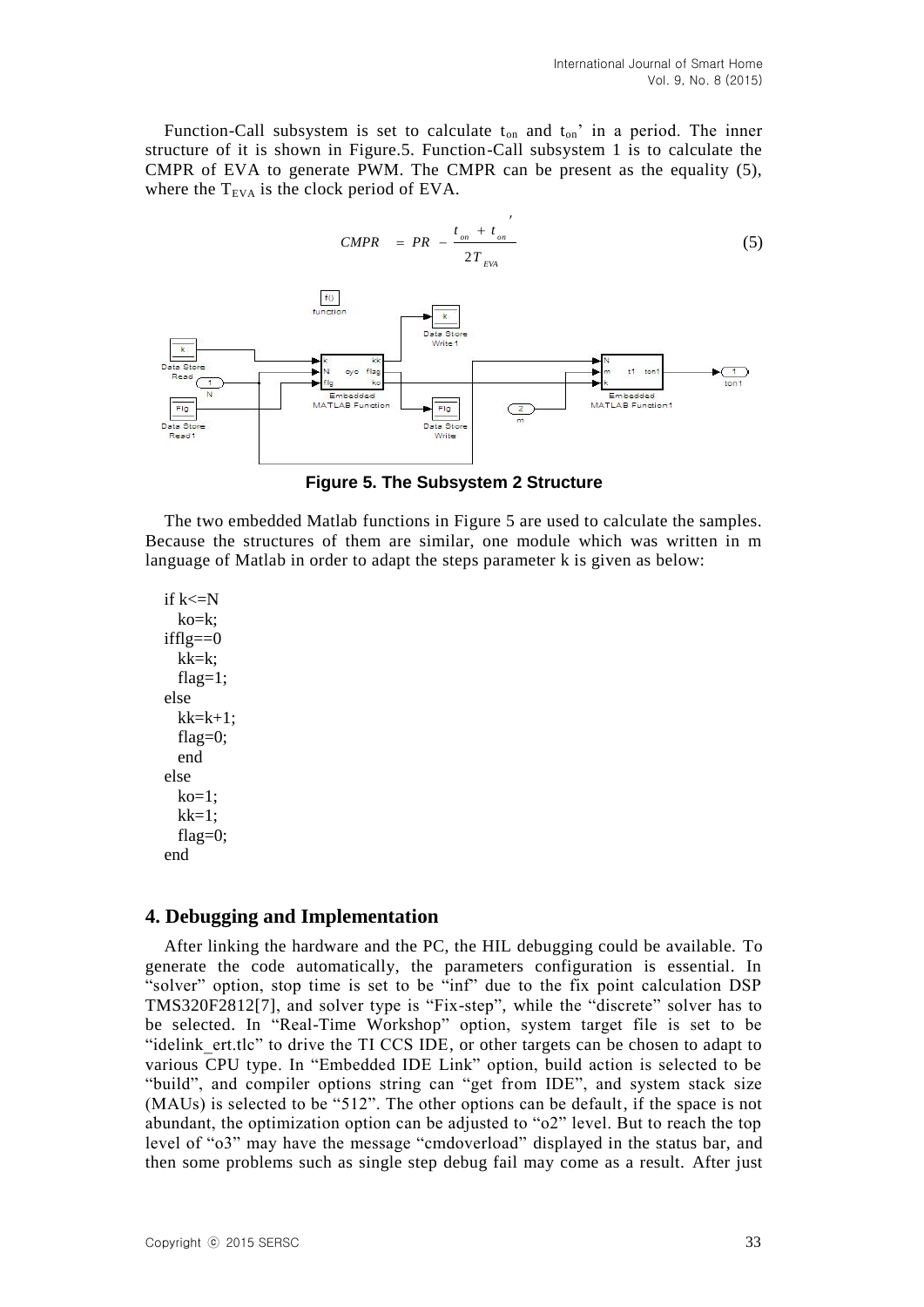several seconds, the auto built code can be running in the DSP chip, the SPWM waveform can be seen on the oscilloscope as Figure.6, where the SPWM carrier wave is 10kHz and the sinusoidal wave is 50Hz. Hence, the model programming code can be proved to be functional.

During the debug process, model advisor report tool is helpful to deal with the possible mistakes. If the compiling result is not acceptable, the tlc report (\*.html) can be helpful to adjust the tool chain (Matlab/Simulink – RTW –  $EC - CCS$ ) configurations. Also the model advisor can monitor all the variations and their executing time in the models, so that all models can be set breakpoints to improve the codes according to the reports. Figure.7 shows the executing times distribution of all subsystems running in 2ms, while the DSP is running at the full speed of 150MHz. And Table.2 shows the measurement of the executing time. The algorithm can be further optimized by IQmath library due to the most time consumed by the trigonometric function calculation, but the code is fast enough in this application.



**Figure 6. SPWM Waveform**



**Figure 7. Subsystem Executing Time Distribution**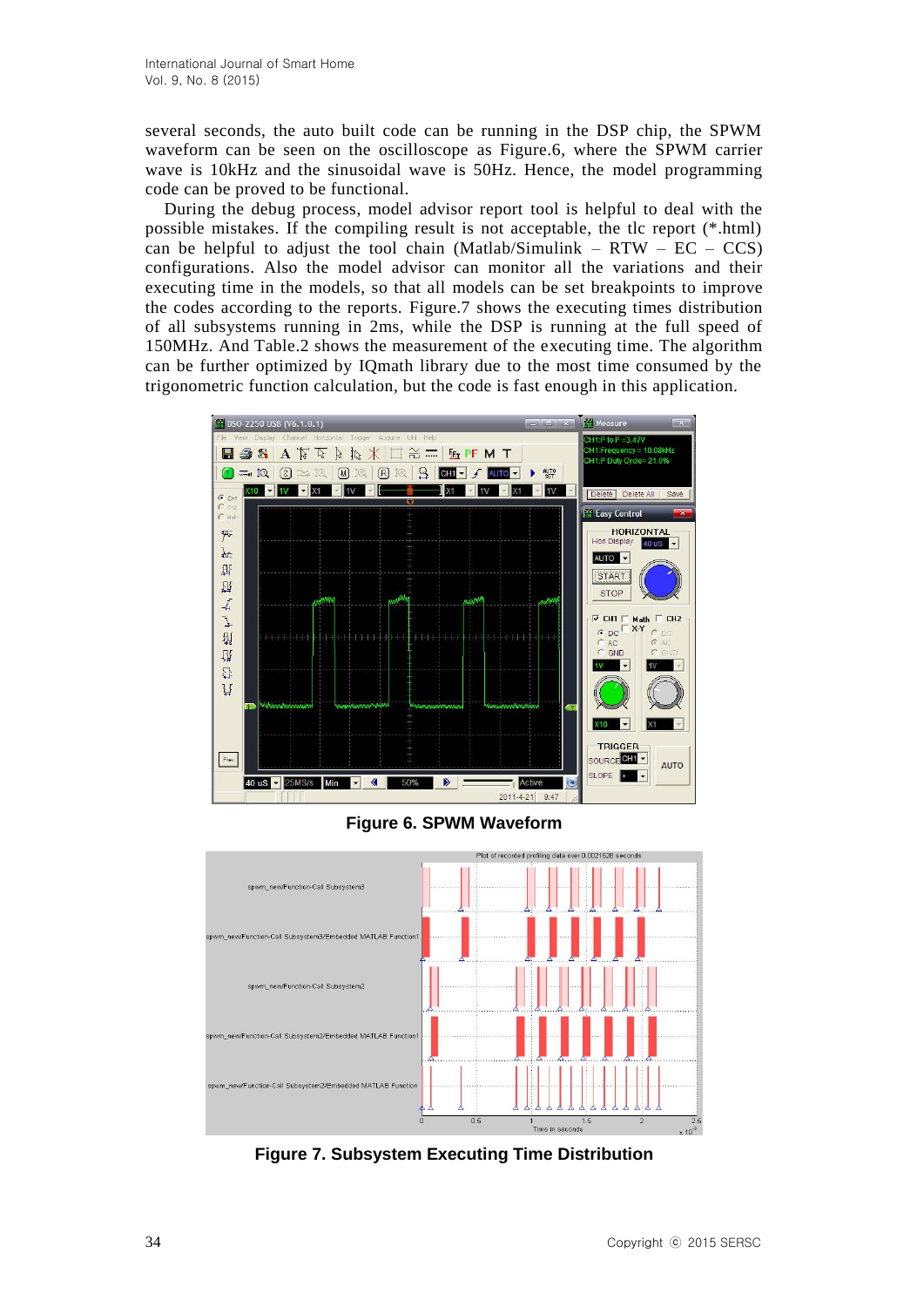| <b>Atomic Subsystem</b>                                               | Maximum<br>turnaround time          | <b>Average</b><br>turnaround time | Maximum<br>execution time         | <b>Average</b><br>execution time |
|-----------------------------------------------------------------------|-------------------------------------|-----------------------------------|-----------------------------------|----------------------------------|
| spwm new/Function-Call<br>Subsystem2/Embedded MATLAB Function         | $7.113$ µs at $t = 1.056$<br>ms     | 5.423 us                          | 7.113 $\mu$ s at t =<br>1.056 ms  | 5.423 us                         |
| spwm new/Function-Call<br><b>Subsystem2/Embedded MATLAB Function1</b> | 64.427 $\mu$ s at t $=$<br>1.466 ms | 63.921 US                         | 64.427 $\mu$ s at t =<br>1.466 ms | 63.921 US                        |
| spwm_new/Function-Call Subsystem2                                     | 78.685 us at t =<br>1.054 ms        | 77.784 US                         | $7.199$ µs at t =<br>854.021 US   | 7.049 us                         |
| spwm new/Function-Call<br>Subsystem3/Embedded MATLAB Function1        | 64.480 $\mu$ s at t =<br>1.363 ms   | 63.961 US                         | 64.480 $\mu$ s at t =<br>1.363 ms | 63.961 US                        |
| spwm_new/Function-Call Subsystem3                                     | 75.732 µs at t =<br>1.354 ms        | 75.109 us                         | $7.199$ µs at $t = 0$<br>s        | 7.028 us                         |

### **Table 2. Subsystem Executing Time Measurement in SPWM Model**

# **5. Conclusion**

This paper offers a SPWM algorithm quick prototype by Matlab/SimulinkModel programming, and an implementation with DSP has been tested, and the result has been analyzed by the helpful tools. As a result, the method is proved to be more efficient and reliable that it may accelerate the developing project of power electronics with lower cost but higher maintainability.

### **Acknowledgements**

This work was supported by the Education Department of Liaoning Province, China, under the normal project L2014526.

# **References**

- [1] J. G. Li and X. D. Wang,"Two-phase Hybrid Stepping Motor SPWM Mini-step Drives Based on DSP", S&N Electric Machines, vol. 29, no. 31,**(2002)**.
- [2] L. Liu and X. Z. Qian,"Modeling and Simulation of Three Phase Full Bridge SPWM Inverter based on Matlab", Electronic Design Engineering, vol. 22, no. 139,**(2014)**.
- [3] X. F. Yang and Z. Q. Lin,"A Review of Modular Multilevel Converters", Proceedings of the CSEE, vol. 33, no. 1,**(2013)**.
- [4] W. Stuart and T. Erkkinen,"Reducing CUE Software Cost by Multi-object Modeling Technology", EDN, **(2006)**.
- [5] "The MathWorks Inc. Embedded IDE Link 4 User's Guide for Use with Texas Instruments' Code Composer Studio", **(2013)**.
- [6] J. Liu,"Module Designing and Embedded System Implementation" Beijing University of Aviation and Aerospace Press,**(2010)**.
- [7] K. F. Su,"TMS320X281X DSP Application System Design", Beijing University of Aviation and Aerospace Press,**(2008)**.
- [8] Q. Zhang, D. P. Shan, Z. D. Cheng and Z. G. Li,"Software Design of Asymmetry Rule Algorithm of Multitasking based on TMS320F2812", Power Electronics, vol. 43, no. 78,**(2009)**.
- [9] S. M. Wan,"Principles of TMS320F281X DSP and Application Examples", Beijing University of Aviation and Aerospace Press,**(2007)**.
- [10] X. Y. Xia and W. Tang,"Design of Single Phase Photovoltaic Grid-connected Inverter Based on DSP Control", Journal of Electric Power Science and Technology, vol. 26, no. 52, **(2011)**.

### **Authors**



**ChangyongYin**, received his master degree from Liaoning University in intelligent electrical load switch technique, and now he is a professor in College of International Education, Shenyang Institute of Engineering. His research interests include power electronics, FPGA embedded system, intelligent automation instruments, and smart grid.